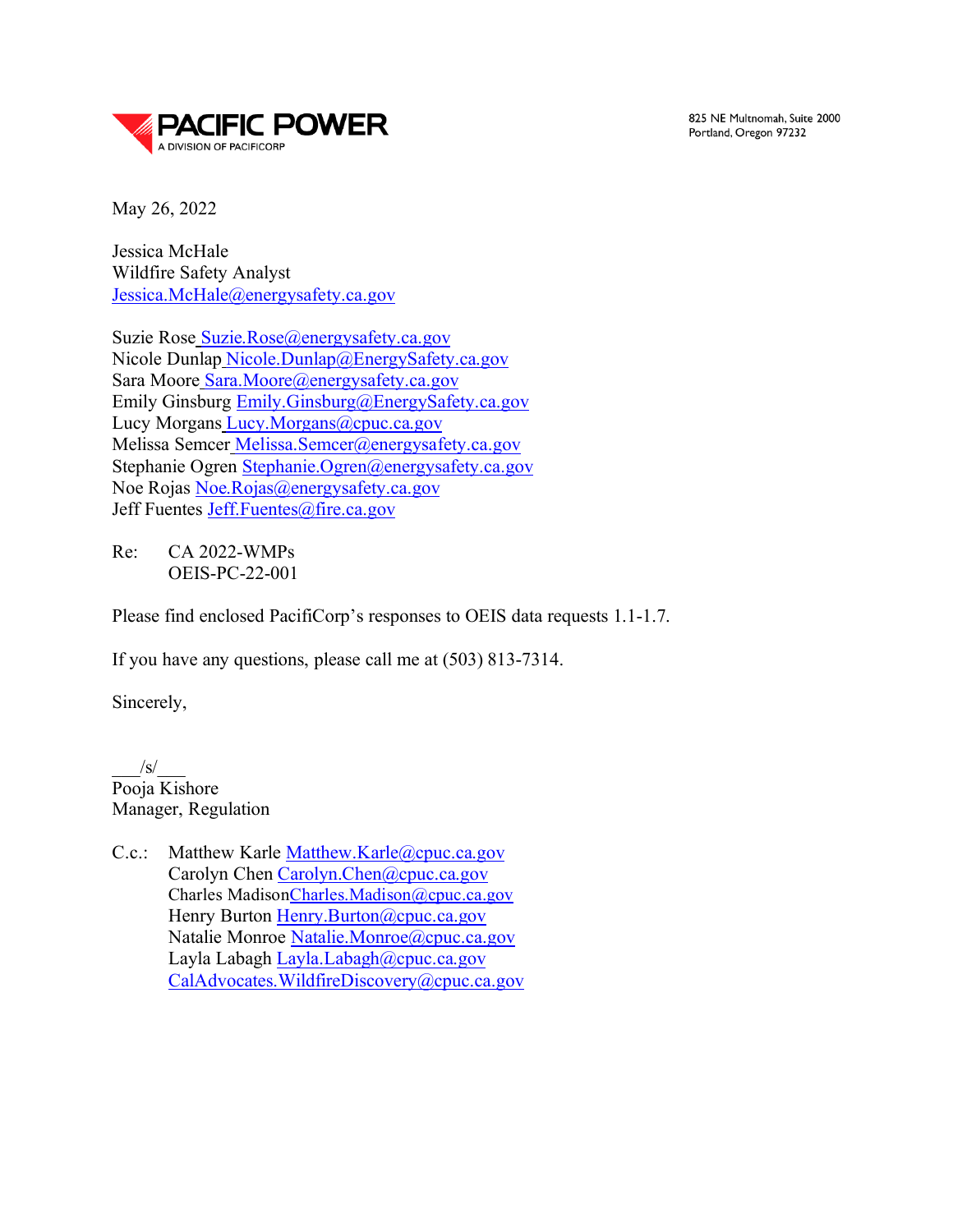## **Expenditure Discrepancies**

- (a) In PacifiCorp's non-spatial data Table 12, there are many instances of WMP expenditure totals not matching those in WMP Tables 3.1-1 and 3.1-2. For example, according to Table 12 of its Q1 2022 Quarterly Data Report ("20220502T144302\_QDR.xlsx"), PacifiCorp's territory spend in 2020 was \$10,003.2 (\$ thousands; summing columns AA and AC); however, according to Tables 3.1-1 and 3.1-2 from its 2022 WMP Update (pp. 27-28), PacifiCorp's territory spend in 2020 was \$19,416 (\$ thousands). There are many such expenditure discrepancy examples. Please clarify which totals are correct by submitting updated WMP Tables 3.1-1 and 3.1-2 and/or a revised Table 12 in excel format, whichever is deemed necessary to rectify the errors.
	- i. For reference, the following have been found with discrepancies between PacifiCorp's Table 12 versus its 2022 WMP Update Tables 3.1-1 and/or 3.1-2:
		- 1. Territory spend 2020 Actual (described above)
		- 2. Territory spend 2021 Actual
		- 3. Situational Awareness spend 2021 Actual
		- 4. Grid Design and System Hardening spend 2020 Actual, 2021 Actual, and 2022 Projected/Planned
		- 5. Vegetation Management spend 2021 Actual
		- 6. Resource Allocation spend 2020 Actual
		- 7. Emergency Planning and Preparedness spend 2022 Projected

#### **Response to OEIS Data Request 1.1**

Summing of columns AA and AC in the Q1 2022 Quarterly Data Report (QDR) provides the total spend for programs for which the scope includes areas outside of the high fire threat district (HFTD) only. For example, the Covered Conductor initiative 7.3.3.3 which is only located within the HFTD, thus the spend is accounted for inside the HFTD, is not included in the \$10,003 (\$ in thousands) mentioned in the question above. It is recommended to account for all spend to sum columns AA, AB, AC, and AD for comparison to Table 3.1-1 and Table 3.1-2.

Additionally, it would appear that Table 3.1-1 and Table 3.1-2 were not populated using the final Q1 2022 data. The revised totals have been included below that should align with the final Q1 2022 data.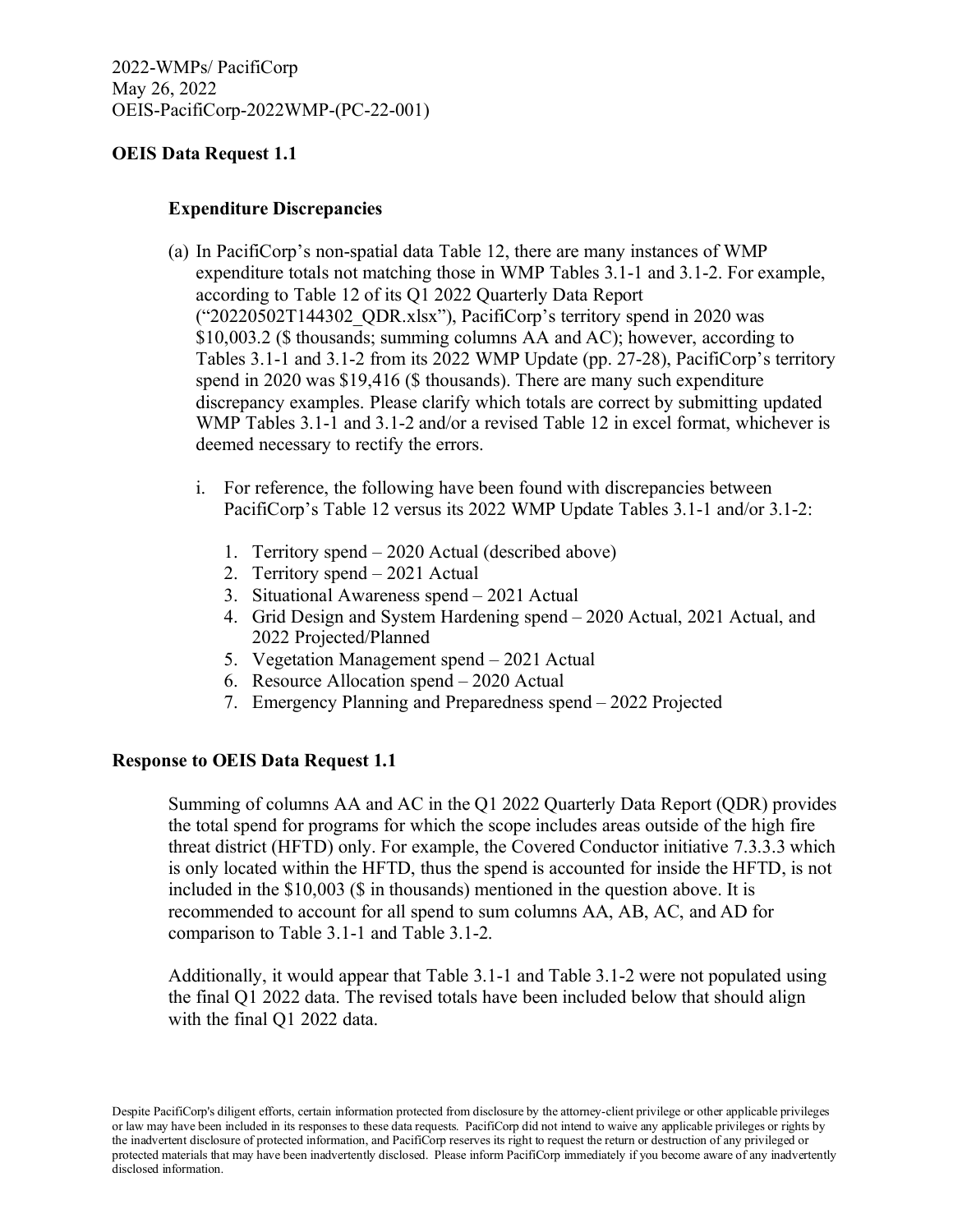| Year                                           | Spend in thousands of SUSD | Spend in thousands of SUSD       |  |  |  |
|------------------------------------------------|----------------------------|----------------------------------|--|--|--|
|                                                |                            | (Values entered in the 2022 WMP) |  |  |  |
| 2020 Planned                                   | \$25,011                   | \$25,011                         |  |  |  |
| 2020 Actual                                    | \$18,520                   | \$19,416                         |  |  |  |
| 2020 Difference                                | \$6,491                    | \$5,595                          |  |  |  |
| 2021 Planned                                   | \$33,375                   | \$33,375                         |  |  |  |
| 2021 Actual                                    | \$42,149                   | \$33,098                         |  |  |  |
| 2021 Difference                                | $(\$8,774)$                | \$277                            |  |  |  |
| 2022 Planned                                   | \$91,900                   | \$96,819                         |  |  |  |
| 2020-22 Planned (With<br>2020 and 2021 Actual) | \$152,570                  | \$149,333                        |  |  |  |

### **Table 3.1 Summary of WMP expenditures – Total (WMP Table 3.1-1)**

### **Table 3.2. Summary of WMP expenditures by category (WMP Table 3.1-2)**

| <b>WMP Category</b>                                       | 2020     |               |           | 2021     |          |             | 2022           | 2020-2022<br>Planned           |
|-----------------------------------------------------------|----------|---------------|-----------|----------|----------|-------------|----------------|--------------------------------|
|                                                           | Planned  | <b>Actual</b> | Change    | Planned  | Actual   | Change      | <b>Planned</b> | $(w/2020$ and<br>2021 Actuals) |
| Risk and Mapping                                          | \$25     | \$186         | \$161)    | \$186    | \$188    | (S2)        | \$186          | \$560                          |
| <b>Situational Awareness</b>                              | \$278    | \$1,178       | $(\$900)$ | \$462    | \$1,473  | (\$1,011)   | \$3,054        | \$5,705                        |
| Grid Design and System<br>Hardening                       | \$15,403 | \$8,937       | \$6,466   | \$25,035 | \$23,099 | \$1,936     | \$74,603       | \$106,639                      |
| Asset Management and<br>Inspections                       | \$1,219  | \$1,004       | \$215     | \$848    | \$919    | $(\$71)$    | \$974          | \$2,897                        |
| Vegetation<br>Management                                  | \$5,783  | \$6,998       | \$1,215   | \$6,561  | \$16,199 | (\$9,638)   | \$12,413       | \$35,610                       |
| Grid Operations                                           | \$2,000  | \$0           | \$2,000   | \$0      | \$0      | \$0         | \$0            | \$0                            |
| Data Governance                                           | \$25     | \$181         | \$156)    | \$210    | \$215    | (S5)        | \$400          | \$796                          |
| Resource Allocation                                       | \$278    | \$0           | (\$278)   | \$0      | \$0      | \$0         | \$0            | \$0                            |
| <b>Emergency Planning</b>                                 | \$0      | \$0           | \$0       | \$0      | \$0      | \$0         | \$210          | \$210                          |
| Stakeholder<br>Cooperation and<br>Community<br>Engagement | \$0      | \$36          | (\$36)    | \$73     | \$58     | \$15        | \$60           | \$154                          |
| Total                                                     | \$25,011 | \$18,520      | \$6,491   | \$33,375 | \$42,149 | $(\$8,774)$ | \$91,900       | \$152,570                      |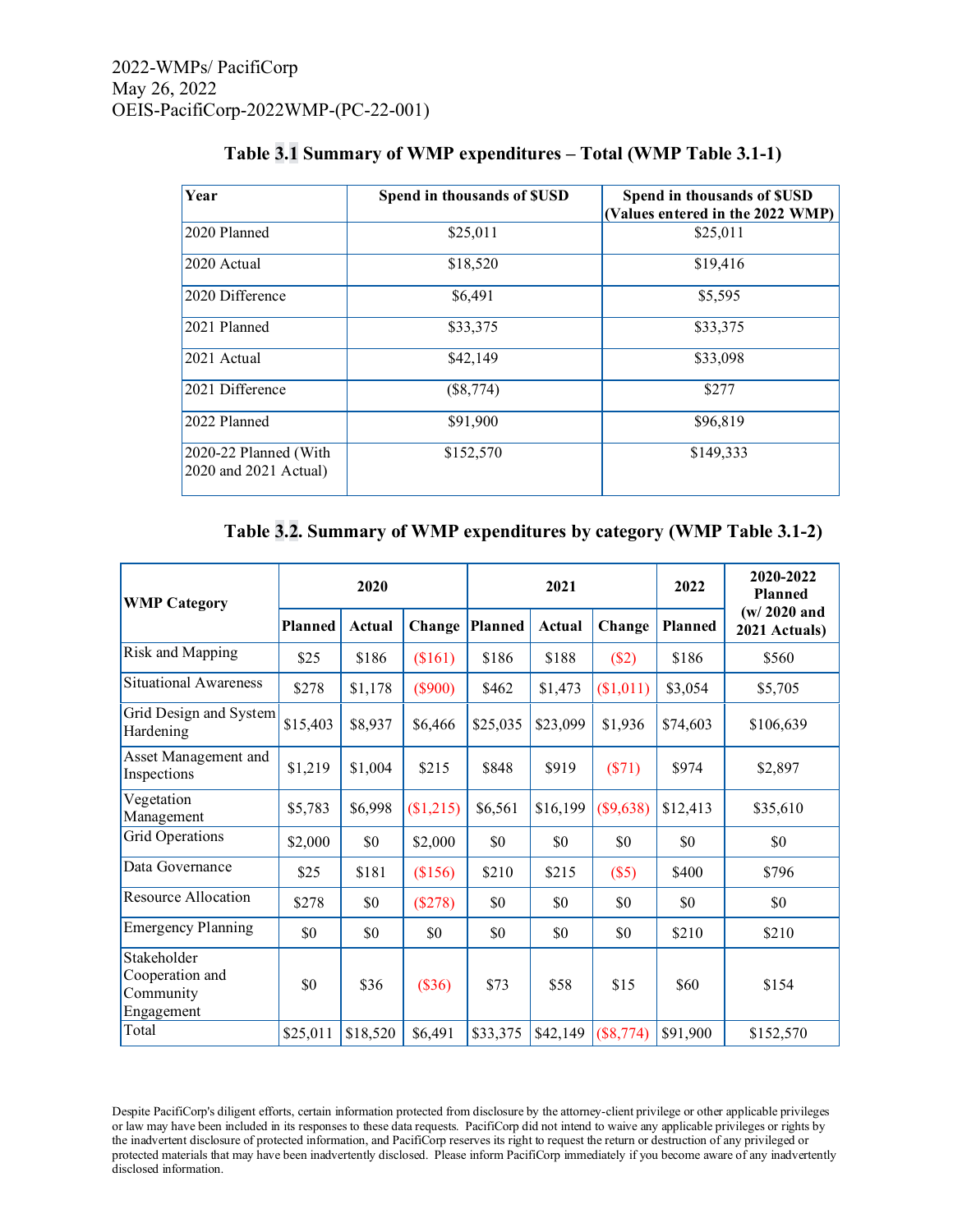#### **Weather Stations**

- (a) How many of PacifiCorp's weather stations are Remote Automatic Weather Stations (RAWS)?
- (b) How many of PacifiCorp's weather stations are Micro Weather Stations (MWS)?
- (c) Are any of PacifiCorp's weather stations outfitted with 10hr fuel moisture sensors?
- (d) Are any of PacifiCorp's weather stations able to report weather observations more frequently than every 10 minutes?
- (e) What is the total number of weather stations PacifiCorp plans to have deployed in its weather station network for optimal density?

## **Response to OEIS Data Request 1.2**

- (a) There are two remote automatic weather stations (RAWS) that were installed in January of 2021. There are no active plans to install additional RAWS, but they will be considered if the locations do not allow for a micro weather station (MWS) to be installed.
- (b) There were 31 MWS installed by the end of 2021. In 2022, an additional 50 MWS are planned to be added, giving a total of 81 MWS in the state.
- (c) For MWS installed prior to 2021, the fuel moisture sensors were included with the installation, and maintained as part of the preventative maintenance program. For 2022, onward, PacifiCorp identified that data regarding dead and live fuel moisture can be provided through Technosylva weather modelling.
- (d) The weather stations have the ability to be programmed for more frequent observations. To date, the 10-minute weather data has been granular enough for real time operations and longer term risk modeling. As PacifiCorp develops additional dynamic risk modeling capability, the Company may investigate whether or not an increased frequency of weather station data can provide additional benefits.
- (e) At the end of 2021, there were 33 weather stations, and the intended plan is to install 50 additional weather stations in 2022. That would give a weather station network of 83 stations in California. However, PacifiCorp has not determined the optimal final density of weather stations in California. Page 153 of PacifiCorp's 2022 Wildfire Mitigation Plan (WMP) mentions plans to develop a weather station circuit based methodology which will support determination of a weather station optimal density.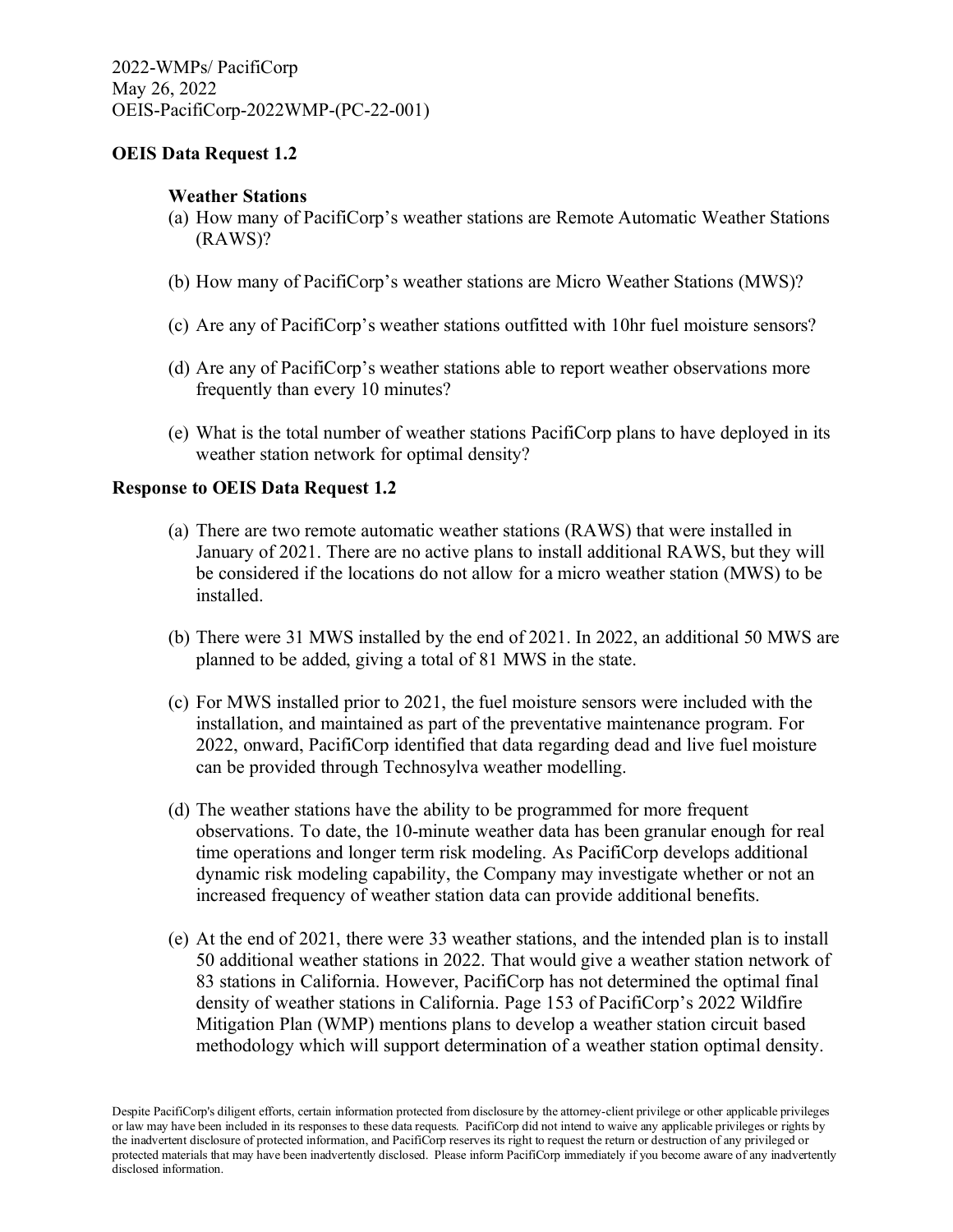#### **Continuous Monitoring Sensors**

- (a) In Table 5.2 (WMP Table 5.3-1) on page 115 of PacifiCorp's 2022 WMP Update, the 2021 target for "Continuous monitoring sensors" is 22, with a completion of only 2 in 2021.
	- i. Please provide details on the missed target of 22.
	- ii. If the target number is inaccurate, please provide the correct number of sensors targeted in 2021.

### **Response to OEIS Data Request 1.3**

- (a) Please refer to the Company's responses to subparts i. and ii. below:
	- i. PacifiCorp makes every attempt to report an accurate plan, however at the time where the target of 22 was put into the 2020 Wildfire Mitigation Plan (WMP), the full scope of the pilot program was being drafted. As PacifiCorp worked with Texas A&M University to identify the scope and circuits for the pilot program, a final number of four distribution fault anticipation (DFA) devices in California was set for this initial phase of the pilot. Therefore, PacifiCorp has updated its reported targets to align with the pilot plan.
	- ii. The correct number for 2021 is two.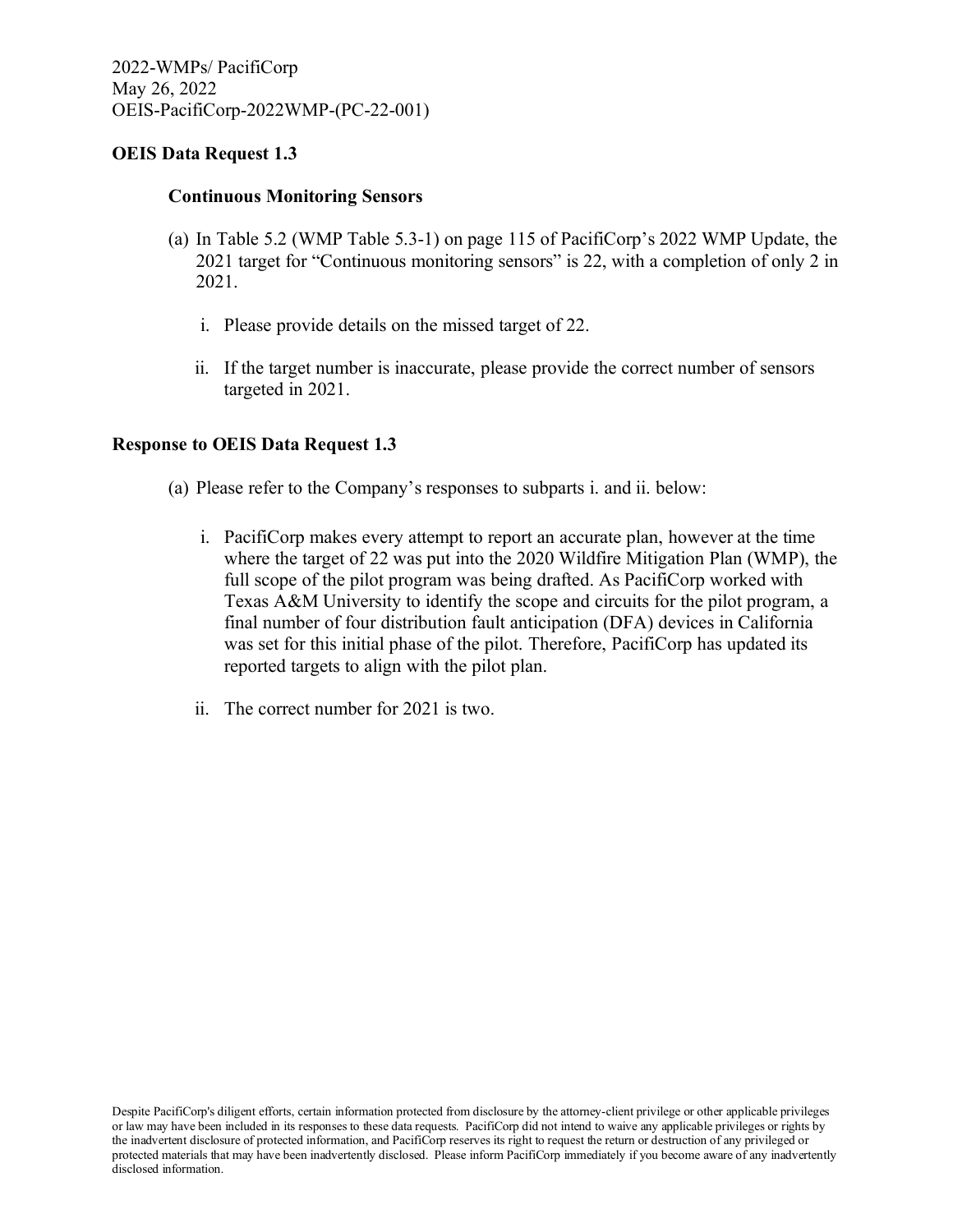## **Fuel Moisture Sampling**

(a) Does PacifiCorp conduct fuel moisture sampling for live vegetation?

## **Response to OEIS Data Request 1.4**

(a) No, there are no fuel moisture sampling sensors or devices utilized for live vegetation. While PacifiCorp does not have devices or sensors for live vegetation fuel moisture sampling, live vegetation fuel moisture can be obtained from fire agencies for use.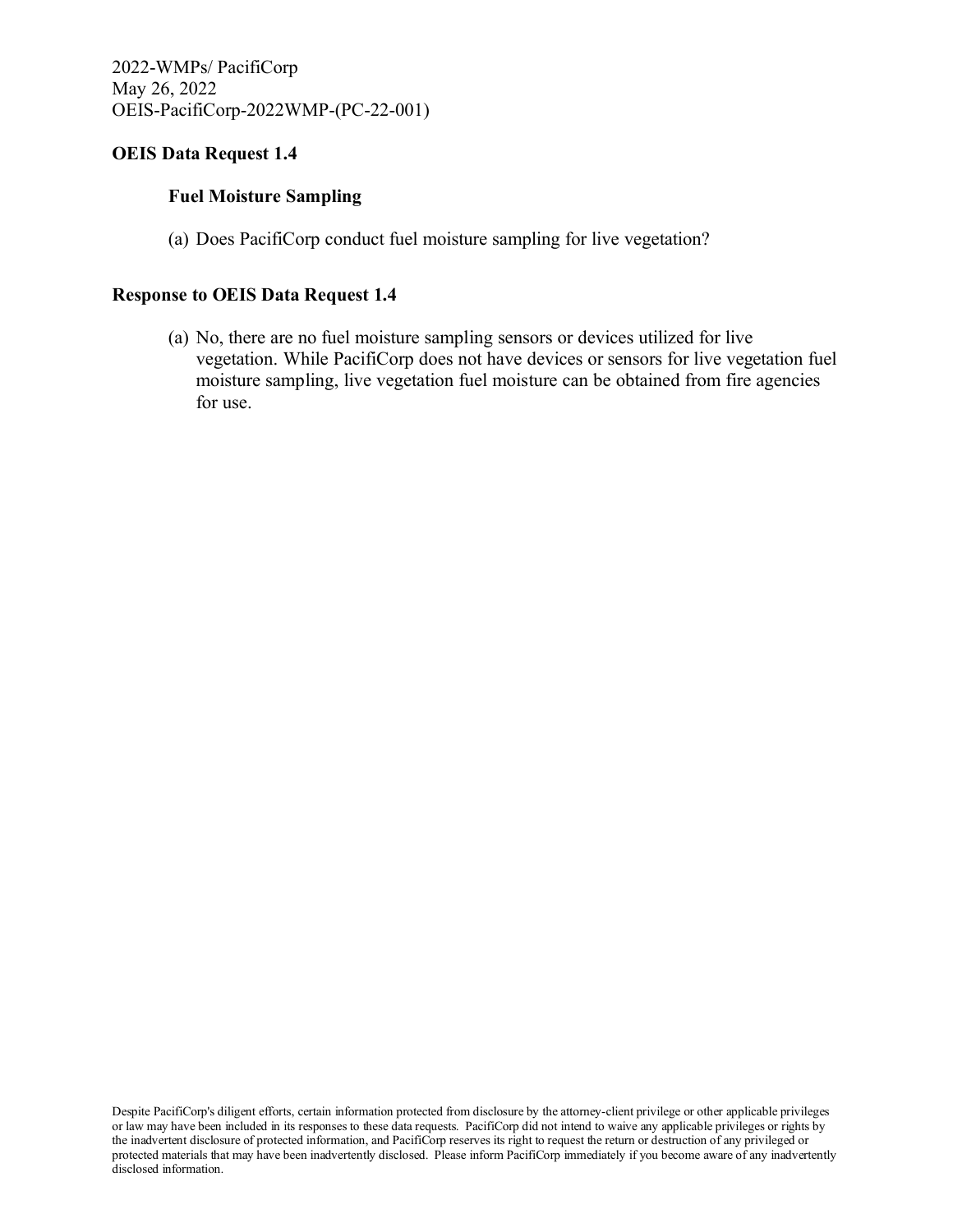## **HD Camera Installation**

- (a) In section 4.4.1.1 and 7.3.2.2 PacifiCorp describes developing a new wildfire detection program.
	- i. In 2022, how many HD Cameras does PacifiCorp plan to install in its CA service territory.
	- ii. Will PacifiCorp be leveraging Satellite Fire Detection as part of its wildfire detection program?

### **Response to OEIS Data Request 1.5**

- (a) Please refer to the Company's responses to subparts i. and ii. below:
	- i. PacifiCorp is currently in the scoping phase of the Wildfire Detection program which will include HD Cameras. At this time, the exact number of HD Cameras is being determined and will probably not become operational until 2023.
	- ii. At this time, PacifiCorp does not plan to have a separate pilot for Satellite Fire Detection. With the procurement of Technosylva, PacifiCorp plans to utilize their services for fire detection which may include the use of Satellite Fire Detection.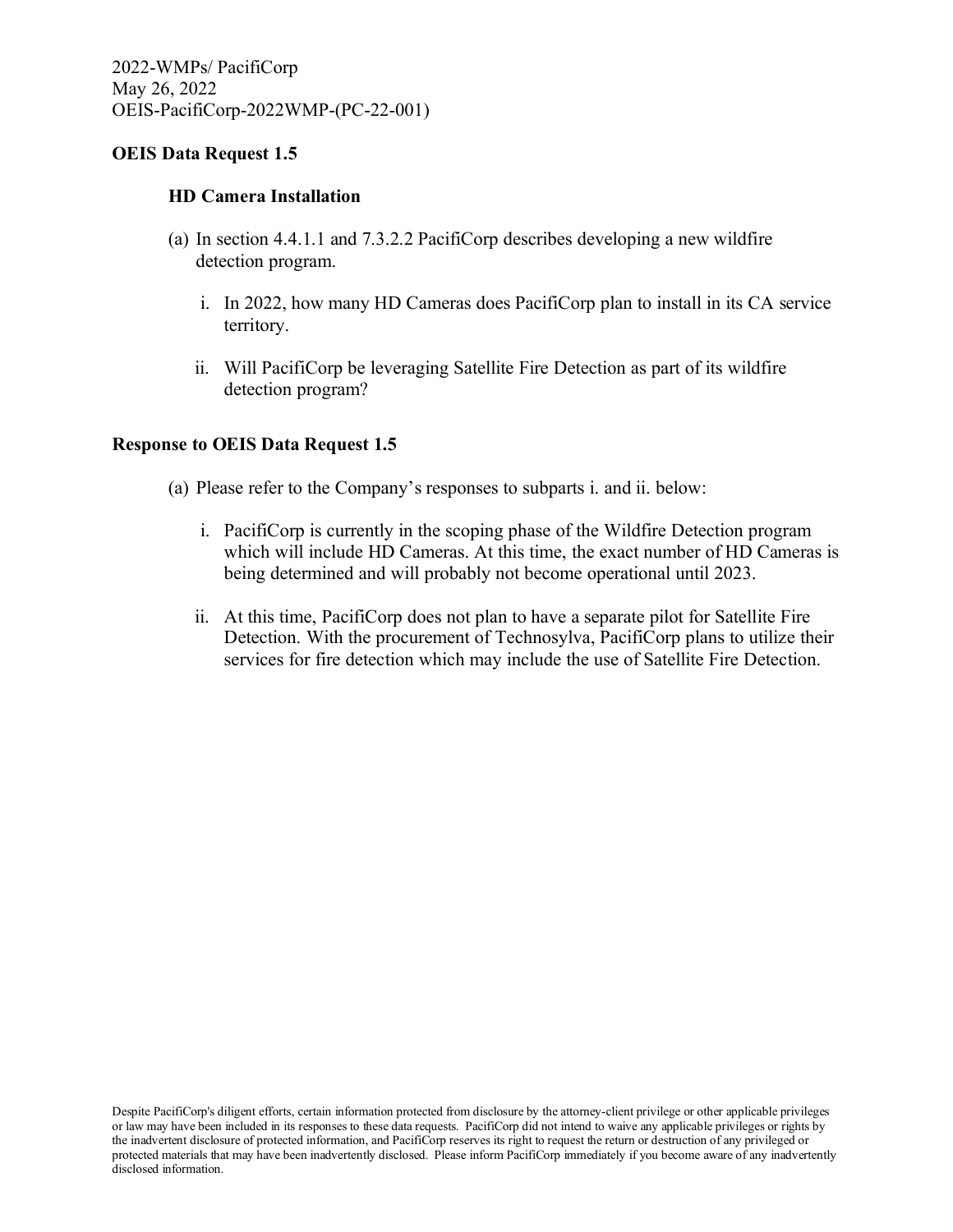#### **Fire Potential Index**

- (a) Does PacifiCorp currently have a Fire Potential Index (FPI) or another metric that serves as an FPI?
	- i. If not, describe how PacifiCorp plans to develop an FPI.

#### **Response to OEIS Data Request 1.6**

- (a) No.
	- i. Currently, PacifiCorp is working towards the development of a Fire Potential Index (FPI), as stated on page 36 of PacifiCorp's 2022 Wildfire Mitigation Plan (WMP). The first step of this is to procure the Technosylva WFA-E module, as described in the graphic below, which was presented on May 18, 2022 in the "2022 Wildfire Mitigation Plan Update Workshop for SMJUs and ITOs" submissions with the California Office of Energy Infrastructure Safety (OEIS).

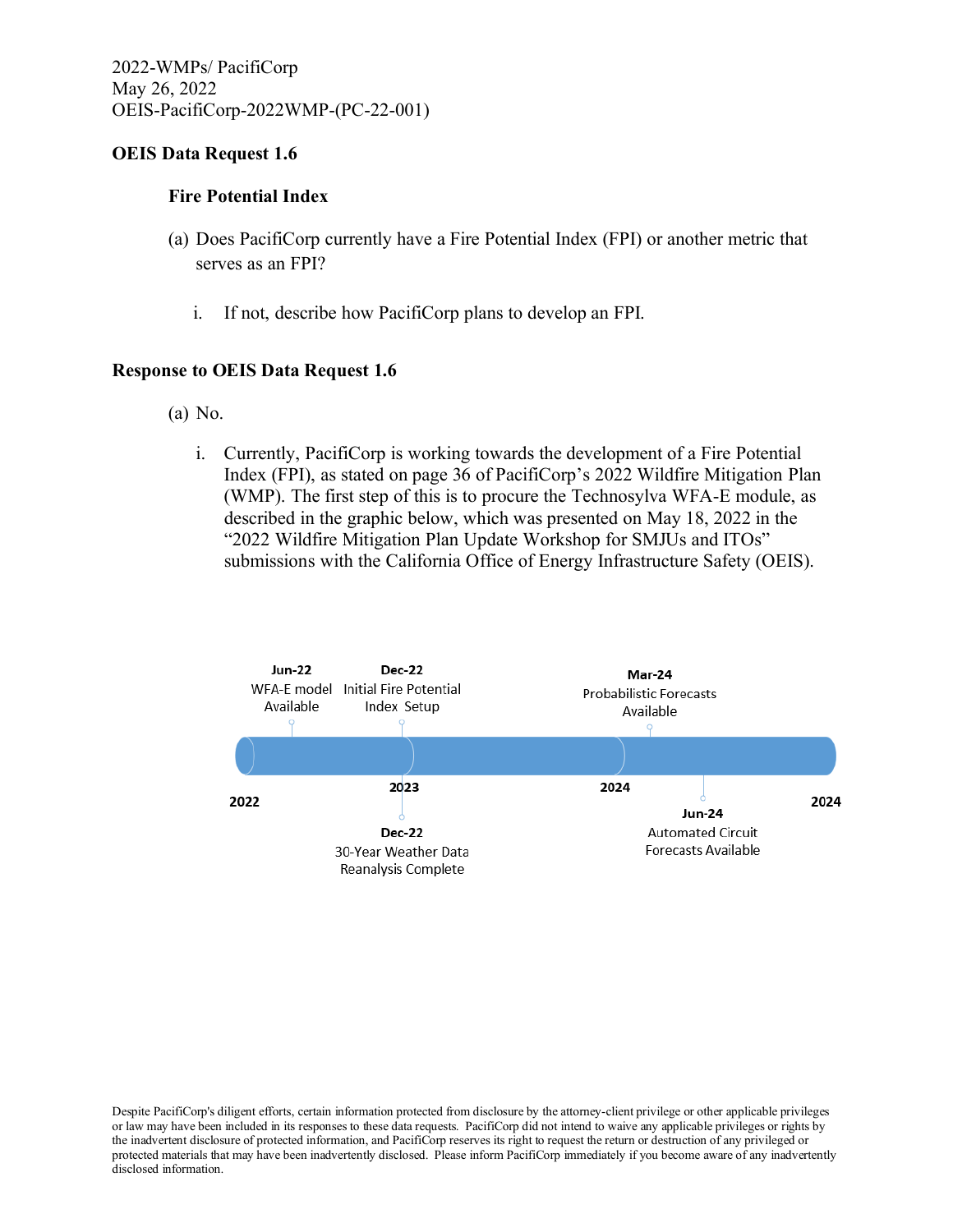#### **Maturity Survey**

- (a) In question B.I.b of PacifiCorp's 2022 Wildfire Mitigation Plan Maturity Survey (2022 Maturity Survey), PacifiCorp plans to automatically validate field calibrations on its weather stations by January 2023.
	- i. Provide details on what work PacifiCorp is doing in 2022 to meet this goal.
- (b) In question B.V.b of PacifiCorp's 2022 Maturity Survey, PacifiCorp anticipates having well-defined equipment for detecting ignitions along the grid by January 2023.
	- i. Provide details on what type of equipment PacifiCorp plans to have installed in 2022 to meet this goal.

#### **Response to OEIS Data Request 1.7**

- (a) Please refer to the Company's response to subpart i. below:
	- i. To automatically validate the field calibrations there are settings in the weather station's data logger which can be changed to record when calibrations occurred.
- (b) Please refer to the Company's response to subpart i. below:
	- i. PacifiCorp identified a potential aggregating error with the 2022 maturity survey. While the summary above describes PacifiCorp's 2023 plan as "ii. **Well-defined equipment** for detecting ignitions along grid", the actual response was "i. **No consistent set of equipment** for detecting ignitions along the grid". Please refer to the screenshot provided below:



OBVb B.V.b What equipment is used to detect ignitions?